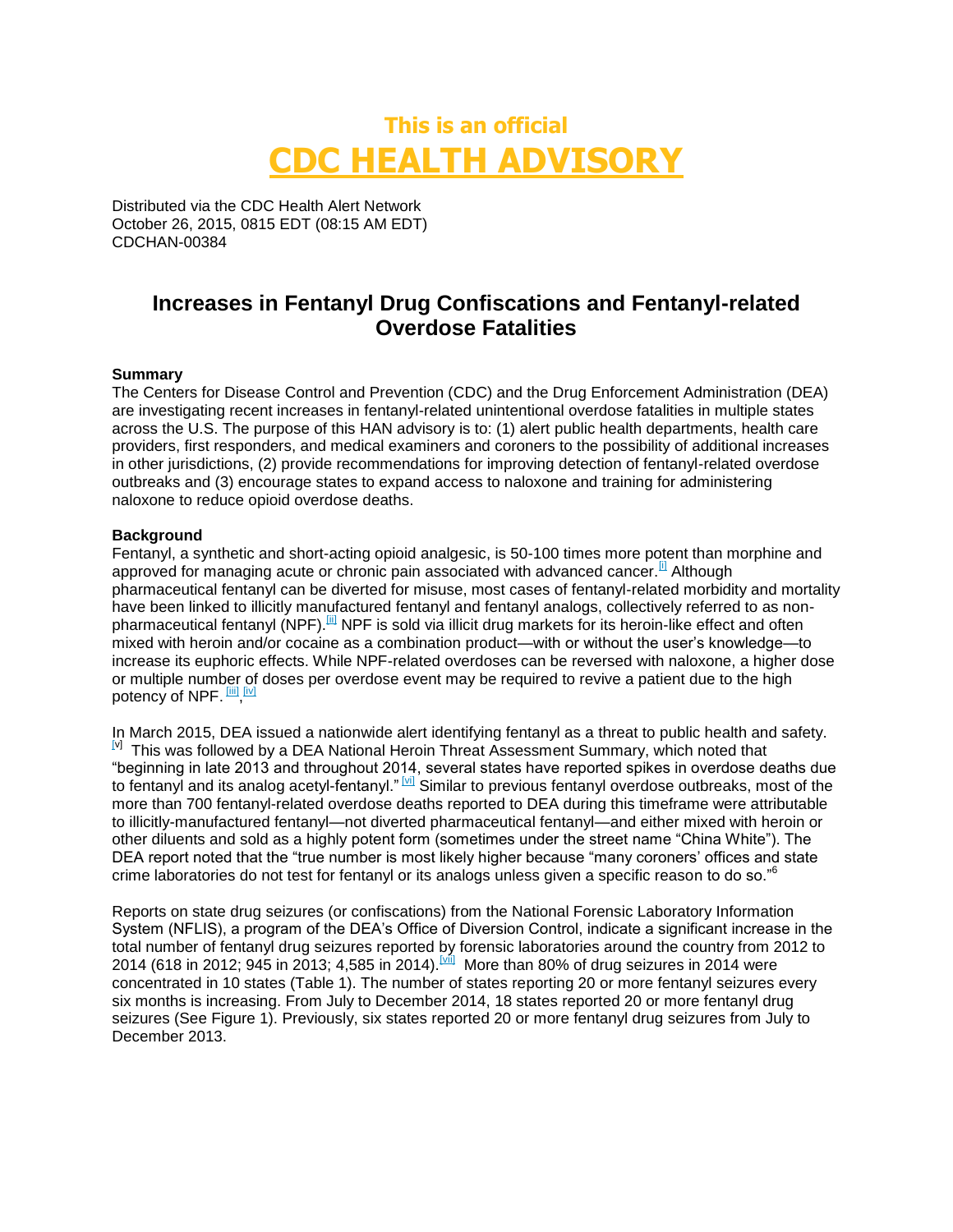Table 1: Top 10 states by total Fentanyl Seizures, 2014, unpublished NFLIS data

| Rank | <b>State</b>         | <b>Number of Fentanyl seizures</b> |
|------|----------------------|------------------------------------|
|      | Ohio                 | 1245                               |
| 2    | <b>Massachusetts</b> | 630                                |
| 3    | Pennsylvania         | 419                                |
| 4    | Maryland             | 311                                |
| 5    | New Jersey           | 238                                |
| 6    | Kentucky             | 232                                |
| 7    | Virginia             | 222                                |
| 8    | Florida              | 183                                |
| 9    | New Hampshire        | 177                                |
| 10   | Indiana              | 133                                |

Figure 1:

# Fentanyl reports in NFLIS, by State July - December 2014



ement Administration, Office of Diversion Control, Drug and Chemical Evaluation Section, Data Analysis Unit

09-15-2015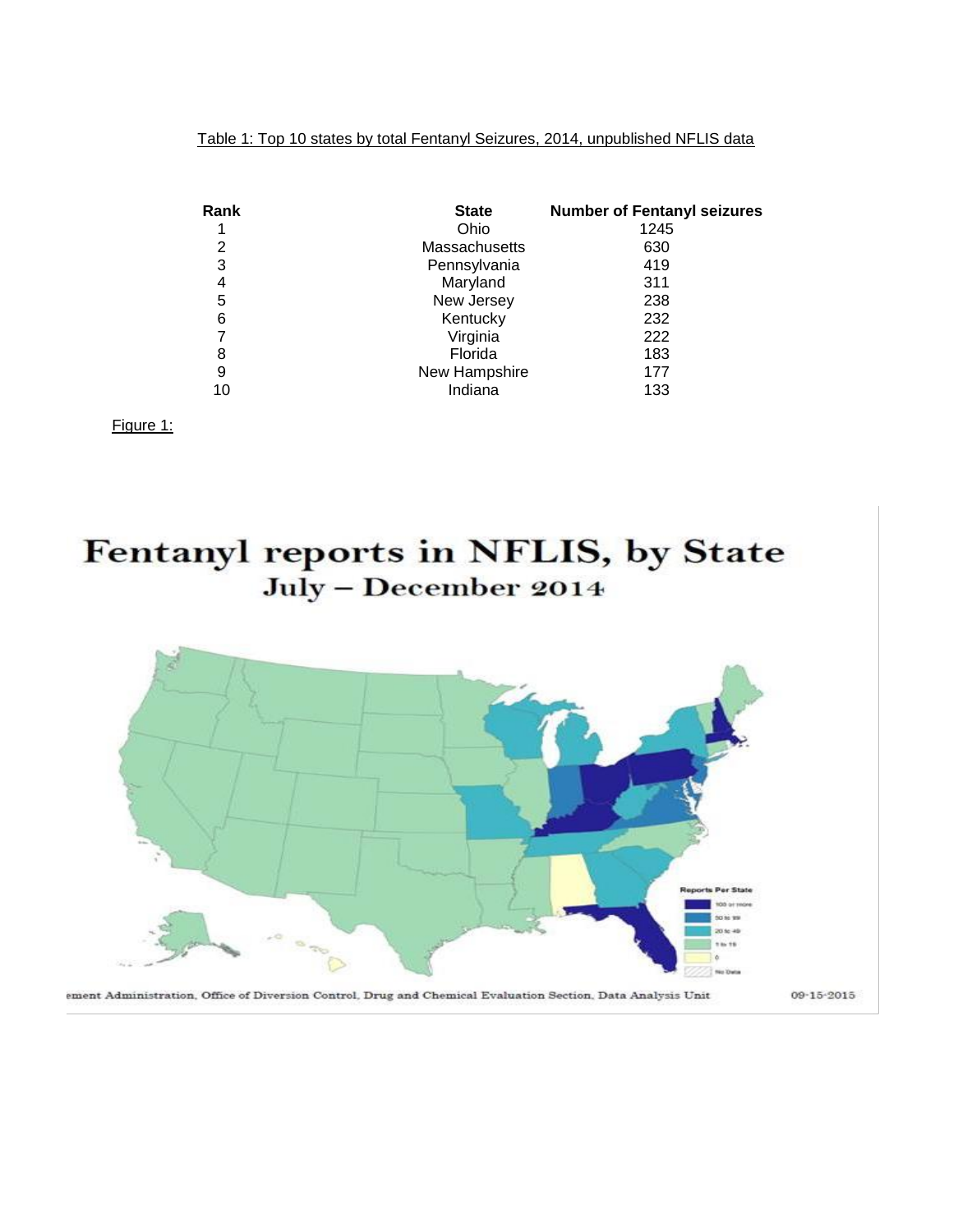These increases raise serious concerns for public health if fentanyl seizures serve as a proxy for increased overdose risk. Recent fentanyl-related fatal overdose data from several of the top 10 states with highest seizure counts suggest fatalities have increased in states reporting large increases in fentanyl seizures. Two of the top-five states, Ohio and Maryland, both reported sharp increases in fentanyl-related deaths in 2014—Ohio reported 514 fentanyl-related fatal overdoses in 2014 compared to 92 in 2013, Mill and Maryland reported 185 fentanyl-related fatal overdoses in 2014 compared to 58 in  $2013^{\text{ln}}$ . Massachusetts, another top-five state, is currently investigating whether an abnormally sharp increase in opioid-related deaths in 2014 is attributable to fentanyl.<sup>[x]</sup> Florida, another state reporting increases in fentanyl-related drug seizures, recently reported 397 fatal overdoses attributable to fentanyl in 2014, up from 185 in 2013 $^{\rm{[xi]}}$ .

Fentanyl poses a significant danger to public health workers, first responders, and law enforcement personnel that may unwittingly come into contact with it either by absorbing through the skin or accidental inhalation of airborne powder. In August 2015, New Jersey law enforcement officers conducting a narcotics field test on an illicit substance experienced shortness of breath, dizziness, and respiratory distress after coming into contact with an unknown substance, which forensic laboratory testing determined to be a mix of cocaine, heroin, and fentanyl.

### **Recommendations**

CDC suggests the following actions in response to increases in fentanyl-related overdose deaths:

- **Improve detection of fentanyl outbreaks** to facilitate effective response.
	- o *Public health departments*: Explore methods for more rapidly detecting drug overdose outbreaks, including fentanyl.<sup>[xii]</sup>

Use existing surveillance systems such as medical examiner data, emergency medical services data or near real-time emergency department data

In outbreak situations of dramatically increased opioid overdose, at sentinel sites, or in jurisdictions with high drug overdose burden, consider asking emergency departments to report fatal and nonfatal opioid overdose cases to them within 48 hours.<sup>[xiii]</sup> This may be a resource-intensive approach. Consider engaging local poison centers to assist with tracking and treatment of patients.

Review data on drug seizures involving fentanyl or acetyl-fentanyl within the jurisdiction such as those published by National Forensic Laboratory Information System (NFLIS) to stay abreast of geographic changes in supply (see [NFLIS Report](http://www.deadiversion.usdoj.gov/nflis/spec_rpt_opioids_2014.pdf) or

[\(http://www.deadiversion.usdoj.gov/nflis/spec\\_rpt\\_opioids\\_2014.pdf\)](http://www.deadiversion.usdoj.gov/nflis/spec_rpt_opioids_2014.pdf).

Identify and track decedent demographics and risk factors (e.g., drug type and route of administration) along with geographic concentrations of cases to better inform public health surveillance and overdose prevention efforts. [Xiv]

o *Medical examiners and coroners:* Screen for fentanyl in suspected opioid overdose cases in regions reporting increases in fentanyl seizures, fentanyl-related overdose fatalities or unusually high spikes in heroin or unspecified drug overdose fatalities. Not all jurisdictions routinely test for fentanyl.

Screen specimens from fatal drug overdose deaths using an enzyme-linked immunosorbent assay (ELISA test) with the capacity to detect fentanyl. If an ELISA test is positive for fentanyl, conduct confirmatory testing by gas chromatography/mass spectrometry (GC/MS). If no fentanyl is detected by GC/MS, then fentanyl analogs should be suspected and subsequent testing considered.<sup>[XV]</sup>

Implement standardized mechanisms for determining cause of death and methods of reporting to ensure death reports are complete and accurate.<sup>[XVII</sup>] SAMHSA has published consensus recommendations for uniform standards and case definitions for classifying opioid-related deaths (See [Consensus](http://www.tandfonline.com/doi/pdf/10.1080/10550887.2013.824334)  [Recommendations](http://www.tandfonline.com/doi/pdf/10.1080/10550887.2013.824334) or

[http://www.tandfonline.com/doi/pdf/10.1080/10550887.2013.824334\)](http://www.tandfonline.com/doi/pdf/10.1080/10550887.2013.824334). It is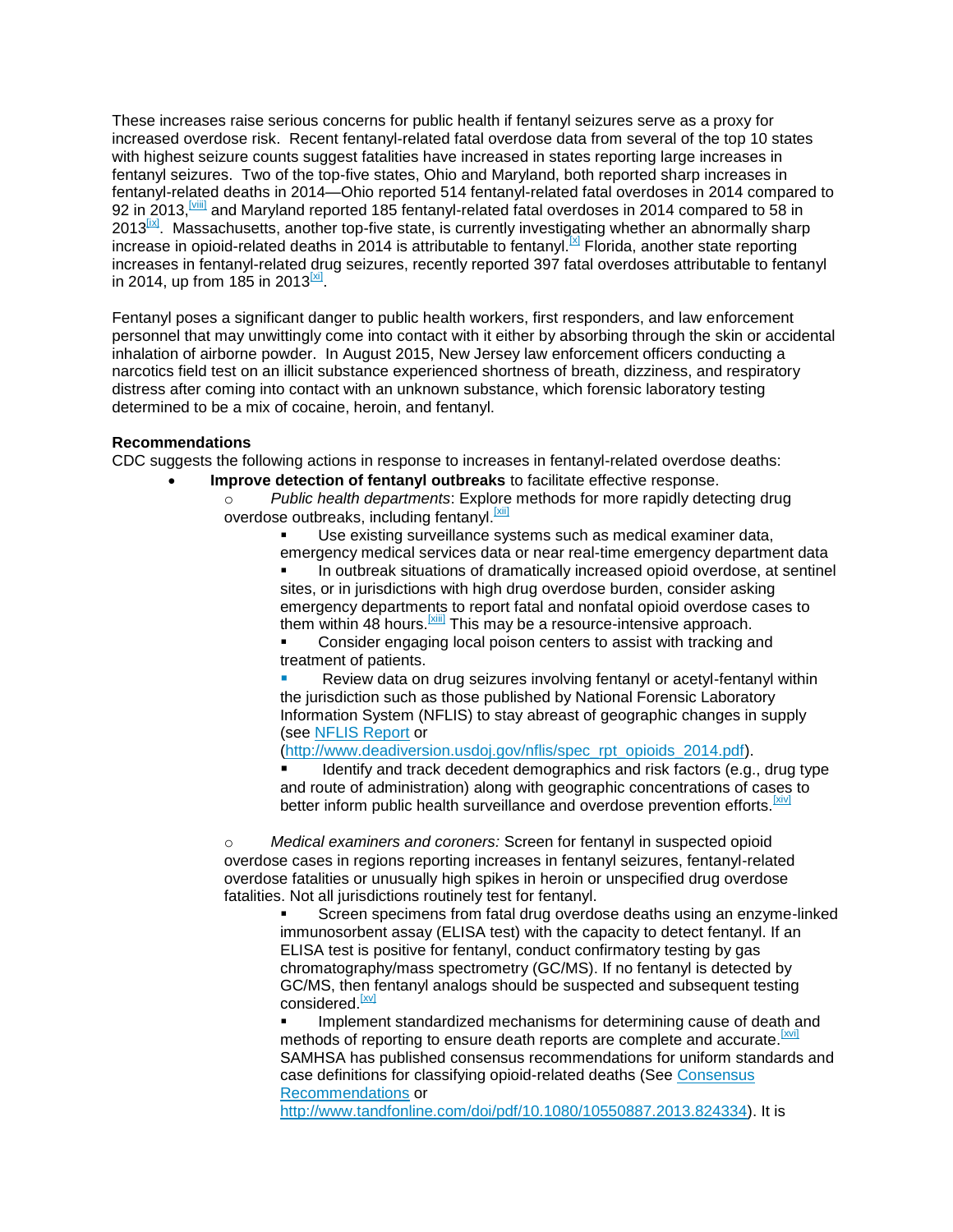especially important to include the word "fentanyl" on the death certificate when the drug is a contributing cause of death.

o *Law enforcement:* Law enforcement can play an important role identifying and responding to increases in the distribution and use of illicitly manufactured fentanyl.

Investigating officers are advised to consider the potential exposure to fentanyl through skin exposure and/or inhalation of aerosolized drug, and utilize appropriate safety precautions and personal protective equipment **XXX** .

Test drug samples seized or collected by law enforcement or found at the scene of death to detect fentanyl or fentanyl analogs. [XVIII]

Prioritize and expedite testing of drug samples taken from drug overdose scenes, if possible.

Share data on fentanyl and acetyl-fentanyl drug seizures with local health departments, coroners, and medical examiners.

**Expand Use of Naloxone:** Naloxone is a safe and effective antidote to all opioid-related overdoses, including heroin and fentanyl, and is a critical tool in preventing fatal opioid overdoses. **[xix], [xx]** Depending on state and local laws, this medication can potentially be administered effectively by EMS, law enforcement<sup>[XXI]</sup>, people at high risk for overdose<sup>[XXII]</sup>, or family and friend bystanders who have obtained the medication  $\frac{[x \times \text{iv}]}{n}$ ,

o *Health Care Providers*: Multiple doses of naloxone may need to be administered per overdose event because of fentanyl's increased potency relative to other opioids.<sup>3</sup>

- Increase the amount of naloxone on hand for first responders such as law enforcement and other EMS personnel given the increased amount needed and rate of use during a fentanyl outbreak $4$
- Recognize and treat opioid overdose patients, with particular focus on how to respond to fentanyl and acetyl fentanyl overdose.

o *Harm reduction organizations:* Expand naloxone access to persons at risk for opioid-related overdose and their family members. [XXiv]

> Provide take-home naloxone kits and encourage people who use heroin and/or misuse opioid analgesics—or know people that do—to carry them.

Train those using drugs how to effectively administer naloxone and emphasize the importance of overdose prevention tactics, such as rescue breathing and calling 911.

### **For more information**

*CDC Health Advisory: Recommendations for Laboratory Testing for Acetyl Fentanyl and Patient Evaluation and Treatment for Overdose with Synthetic Opioid* at <http://emergency.cdc.gov/han/han00350.asp>

DEA Issues Nationwide Alter on Fentanyl as Threat to Health and Public Safety at <http://www.dea.gov/divisions/hq/2015/hq031815.shtml>

*Fentanyl SAMHSA letter to physicians* and fact sheet at:

<http://buprenorphine.samhsa.gov/20130715114030811.pdf>

*Special Report: Opiates and Related Drugs Reported in NFLIS, 2009-2014* at [http://www.deadiversion.usdoj.gov/nflis/spec\\_rpt\\_opioids\\_2014.pdf](http://www.deadiversion.usdoj.gov/nflis/spec_rpt_opioids_2014.pdf)

*SAMHSA Opioid Overdose Toolkit* at: [http://store.samhsa.gov/shin/content/SMA13-](http://store.samhsa.gov/shin/content/SMA13-4742/Overdose_Toolkit_2014_Jan.pdf)

[4742/Overdose\\_Toolkit\\_2014\\_Jan.pdf](http://store.samhsa.gov/shin/content/SMA13-4742/Overdose_Toolkit_2014_Jan.pdf) 

Call Poison Control at 1-800-222-1222 or use the web**POISON**[CONTROL®](http://triage.webpoisoncontrol.org/) online tool for guidance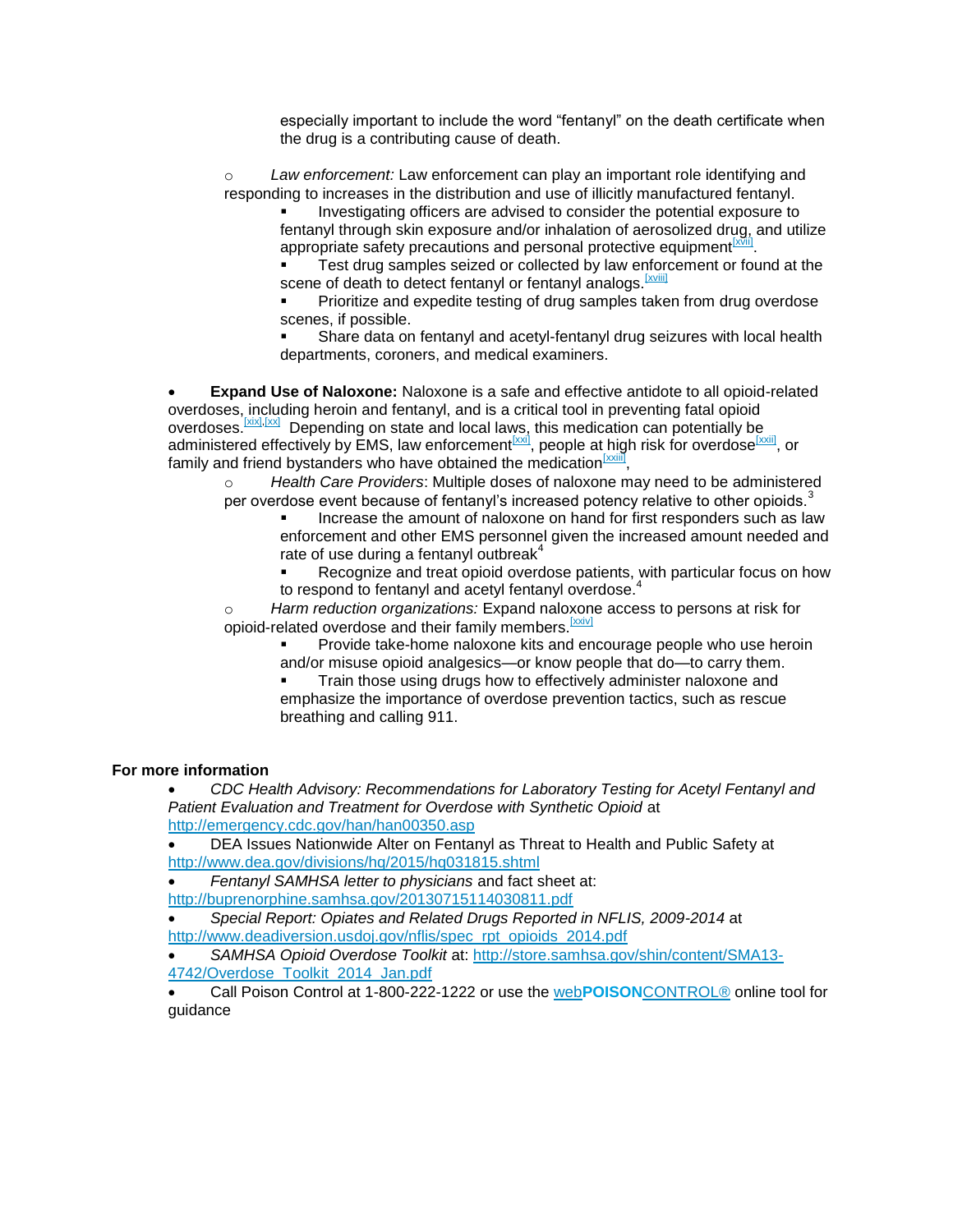$\mu$  Algren D, Monteilh C, Rubin C, et al. Fentanyl-associated fatalities among illicit drug users in Wayne County, Michigan (July 2005-May 2006). Journal Of Medical Toxicology: Official Journal of the American College Of Medical Toxicology [serial online]. March 2013; 9(1):106-115.

U. S. Department of Justice, Drug Enforcement Administration, DEA Investigative Reporting, January 2015

<sup>[iii]</sup> Centers for Disease Control and Prevention. Notes from the field: Acetyl fentanyl overdose fatalities -Rhode Island, March-May 2013. MMWR: Morbidity & Mortality Weekly Report [serial online]. August 30, 2013; 62(34):703-704.<http://www.cdc.gov/mmwr/preview/mmwrhtml/mm6234a5.htm>

[iv] Centers for Disease Control and Prevention. Recommendations for Laboratory testing for Acetyl Fentanyl and Patient Evaluation and Treatment for Overdose for Synthetic Opioids. HAN Health Advisory. June 20, 2013.<http://stacks.cdc.gov/view/cdc/25259>

 $N$  DEA Issues Nationwide Alert on Fentanyl as Threat to Health and Public Safety. March 8, 2015. <http://www.dea.gov/divisions/hq/2015/hq031815.shtml>

**MI National Heroin Threat Assessment Summary. DEA Intelligence Report. April 2015.** 

[http://www.dea.gov/divisions/hq/2015/hq052215\\_National\\_Heroin\\_Threat\\_Assessment\\_Summary.pdf](http://www.dea.gov/divisions/hq/2015/hq052215_National_Heroin_Threat_Assessment_Summary.pdf) **II** Drug Enforcement Administration (DEA). Unpublished Data provided to CDC

[viii]http://www.healthy.ohio.gov/~/media/HealthyOhio/ASSETS/Files/injury%20prevention/2014%20Ohio% [20Preliminary%20Overdose%20Report.pdf](http://www.healthy.ohio.gov/~/media/HealthyOhio/ASSETS/Files/injury%20prevention/2014%20Ohio%20Preliminary%20Overdose%20Report.pdf)

[ix] Maryland Department of Health. (2014). Drug and Alcohol Related Intoxication Deaths in Maryland, 2014 [http://bha.dhmh.maryland.gov/OVERDOSE\\_PREVENTION/Documents/2015.05.19%20-](http://bha.dhmh.maryland.gov/OVERDOSE_PREVENTION/Documents/2015.05.19%20-%20Annual%20OD%20Report%202014_merged%20file%20final.pdf) [%20Annual%20OD%20Report%202014\\_merged%20file%20final.pdf](http://bha.dhmh.maryland.gov/OVERDOSE_PREVENTION/Documents/2015.05.19%20-%20Annual%20OD%20Report%202014_merged%20file%20final.pdf)

**EX** Personal communication between CDC and Massachusetts Department of Public Health [xi] [https://www.fdle.state.fl.us/Content/Medical-Examiners-Commission/MEC-Publications-and-](https://www.fdle.state.fl.us/Content/Medical-Examiners-Commission/MEC-Publications-and-Forms/Documents/2014-Annual-Drug-Report-FINAL.aspx)[Forms/Documents/2014-Annual-Drug-Report-FINAL.aspx](https://www.fdle.state.fl.us/Content/Medical-Examiners-Commission/MEC-Publications-and-Forms/Documents/2014-Annual-Drug-Report-FINAL.aspx)

[xii] Centers for Disease Control and Prevention. Nonpharmaceutical fentanyl-related deaths--multiple states, April 2005-March 2007. MMWR: Morbidity & Mortality Weekly Report [serial online]. July 25, 2008; 57(29):793-796.<http://www.cdc.gov/mmwr/preview/mmwrhtml/mm5729a1.htm>

[xiii] Mercado-Crespo M, Sumner S, Spelke M, Sugerman D, Stanley C. Notes from the field: Increase in fentanyl-related overdose deaths - Rhode Island, November 2013-March 2014. MMWR: Morbidity & Mortality Weekly Report [serial online]. June 20, 2014; 63(24):531.

<http://www.cdc.gov/mmwr/preview/mmwrhtml/mm6324a3.htm>

**EXIVE Levy B. Undetermined risk factors associated with drug overdose deaths, New Mexico – New Mexico,** Feb.2014 (Epi-Aid 2012-022).

[XV] Centers for Disease Control and Prevention. Notes from the field: Acetyl fentanyl overdose fatalities -Rhode Island, March-May 2013. MMWR: Morbidity & Mortality Weekly Report [serial online]. August 30, 2013; 62(34):703-704.<http://www.cdc.gov/mmwr/preview/mmwrhtml/mm6234a5.htm>

[xvi] Centers for Disease Control and Prevention. Nonpharmaceutical fentanyl-related deaths--multiple states, April 2005-March 2007. MMWR: Morbidity & Mortality Weekly Report [serial online]. July 25, 2008; 57(29):793-796.<http://www.cdc.gov/mmwr/preview/mmwrhtml/mm5729a1.htm>

[xvii] http://www.cdc.gov/niosh/ershdb/emergencyresponsecard\_29750022.html

[XVIII] US Department of Justice, Drug Enforcement Administration. 21 CFR part 1310. Control of a chemical precursor used in the illicit manufacture of fentanyl as a list 1 chemical. Federal Register 2007; 72:20039--47. Available at [http://frwebgate.access.gpo.gov/cgi-](http://frwebgate.access.gpo.gov/cgi-bin/getpage.cgi?dbname=2007_register&position=all&page=20039)

[bin/getpage.cgi?dbname=2007\\_register&position=all&page=20039.](http://frwebgate.access.gpo.gov/cgi-bin/getpage.cgi?dbname=2007_register&position=all&page=20039)

**XXX** U.S. Department of Health and Human S. Opioid Abuse in the United States and Department of Health and Human Services Actions to Address Opioid-Drug-Related Overdoses and Deaths. Journal of Pain & Palliative Care Pharmacotherapy [serial online]. June 2015; 29(2):133-139.

[http://aspe.hhs.gov/sp/reports/2015/OpioidInitiative/ib\\_OpioidInitiative.pdf](http://aspe.hhs.gov/sp/reports/2015/OpioidInitiative/ib_OpioidInitiative.pdf)

[XX] SAMHSA opioid overdose toolkit. [https://store.samhsa.gov/shin/content/SMA13-](https://store.samhsa.gov/shin/content/SMA13-4742/Overdose_Toolkit_2014_Jan.pdf) [4742/Overdose\\_Toolkit\\_2014\\_Jan.pdf](https://store.samhsa.gov/shin/content/SMA13-4742/Overdose_Toolkit_2014_Jan.pdf)

[xxi] Davis C, Carr D, Southwell J, Beletsky L. Engaging law enforcement in overdose reversal initiatives: Authorization and liability for naloxone administration. American Journal of Public Health [serial online].